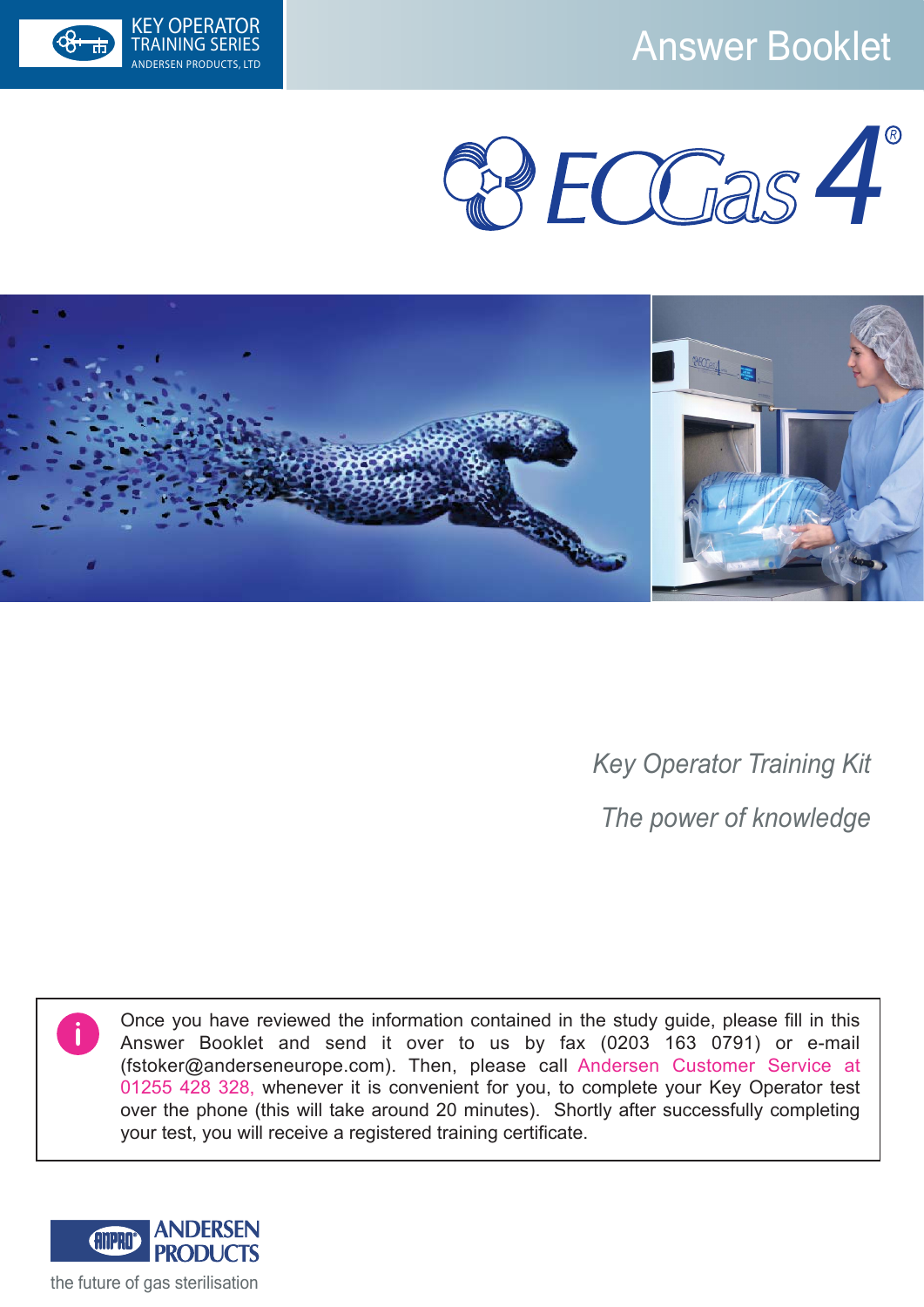

### Andersen Products EOGas 4 Key Operator Certification Test Model: AN4000

| <b>Address:</b> | <u> 1989 - Andrea Stadt Britain, amerikan bestean ingilang pada sebagai pada sebagai pada sebagai pada sebagai pa</u> |
|-----------------|-----------------------------------------------------------------------------------------------------------------------|
|                 |                                                                                                                       |
|                 |                                                                                                                       |
|                 |                                                                                                                       |

#### **Preparing for Sterilisation 1**

**1** When preparing items for sterilisation, what four basic steps must always be followed?

- **a.**
- **b.**
- **c.**
- **d.**

**2 How well must items be washed prior to sterilisation?**

**3 Please state three accepted methods for drying an item prior to sterilisation with EOGas 4. a.**

- **b.**
- **c.**
- 

**4** State why heat or hot air should not be used to dry an item prior to sterilising with  **EOGas 4.**

| 6 What three types of wrapping materials can be used with EOGas 4? How do you determine |  |
|-----------------------------------------------------------------------------------------|--|
| shelf life?                                                                             |  |

- **a.**
- **b.**
- **c.**

**1**

**6 What should be done to items such as syringes or any items containing removable parts? And Why?**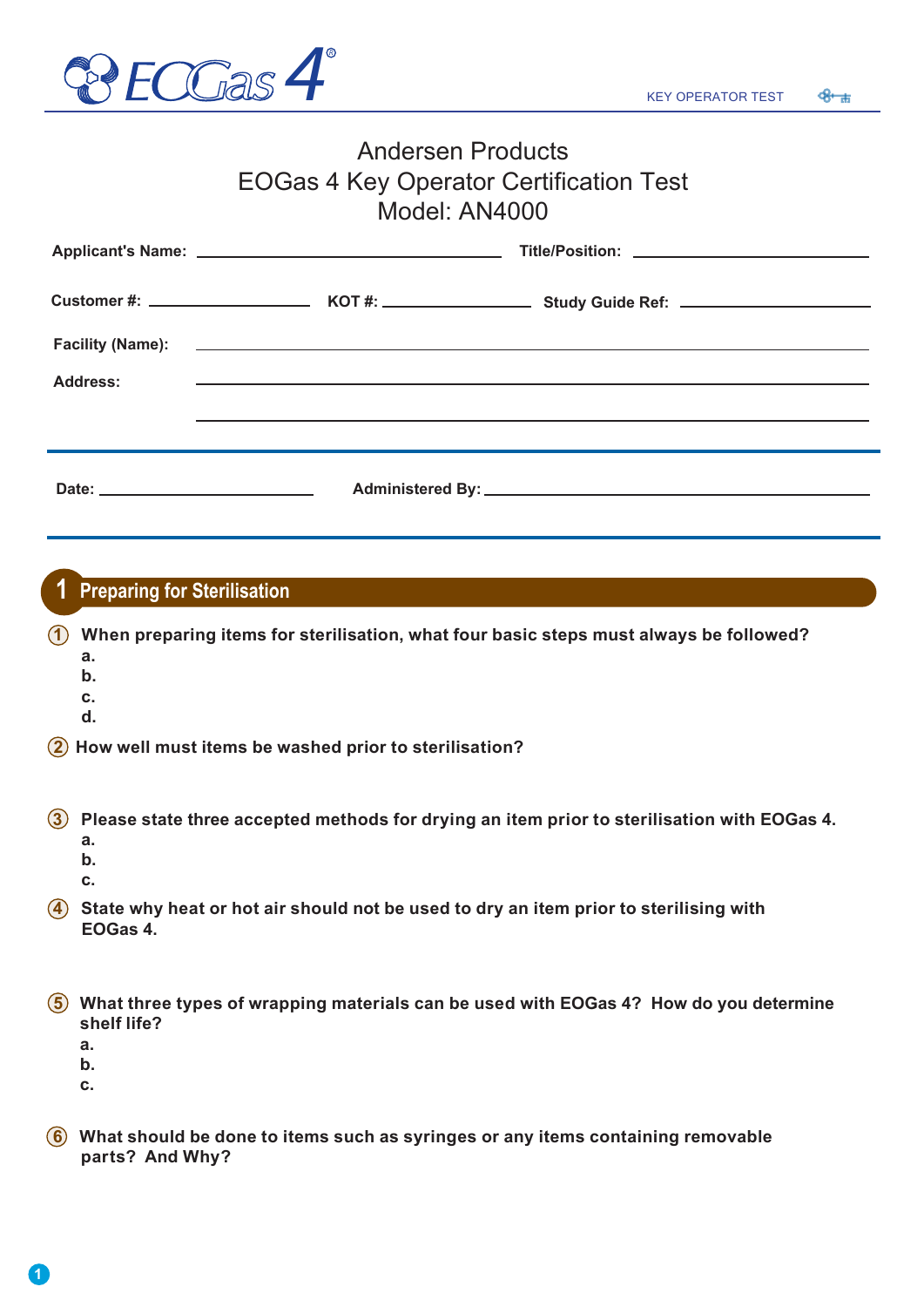

- **7 What two procedures should be followed before sterilising instruments which contain batteries? And Why?**
	- **a. b.**
- **8 Why must the Humidichip and Humiditube be used with every sterilisation load?**
- **9 If Relative Humidity (RH) is less than 35% in the room where preparation and sterilisation takes place, is it necessary to humidify instruments before they can be sterilised? Why?**
- **10 The simplest way to humidify items is to wash them. What procedure is required for humidifying instruments that can not be washed?**

## **The Sterilisation Setup 2**

- **11 Describe the four different cycles the EOGas 4 system employs.**
	- **a.**
	- **b.**
	- **c.**
	- **d.**
- **12 How long is the usual cycle for most items?**
- **13 At what two preset temperatures can the EOGas 4 steriliser cabinet operate at during two of the four different sterilisation cycles?**
- **14 Why are the two 50º EOGas 4 cycles different?**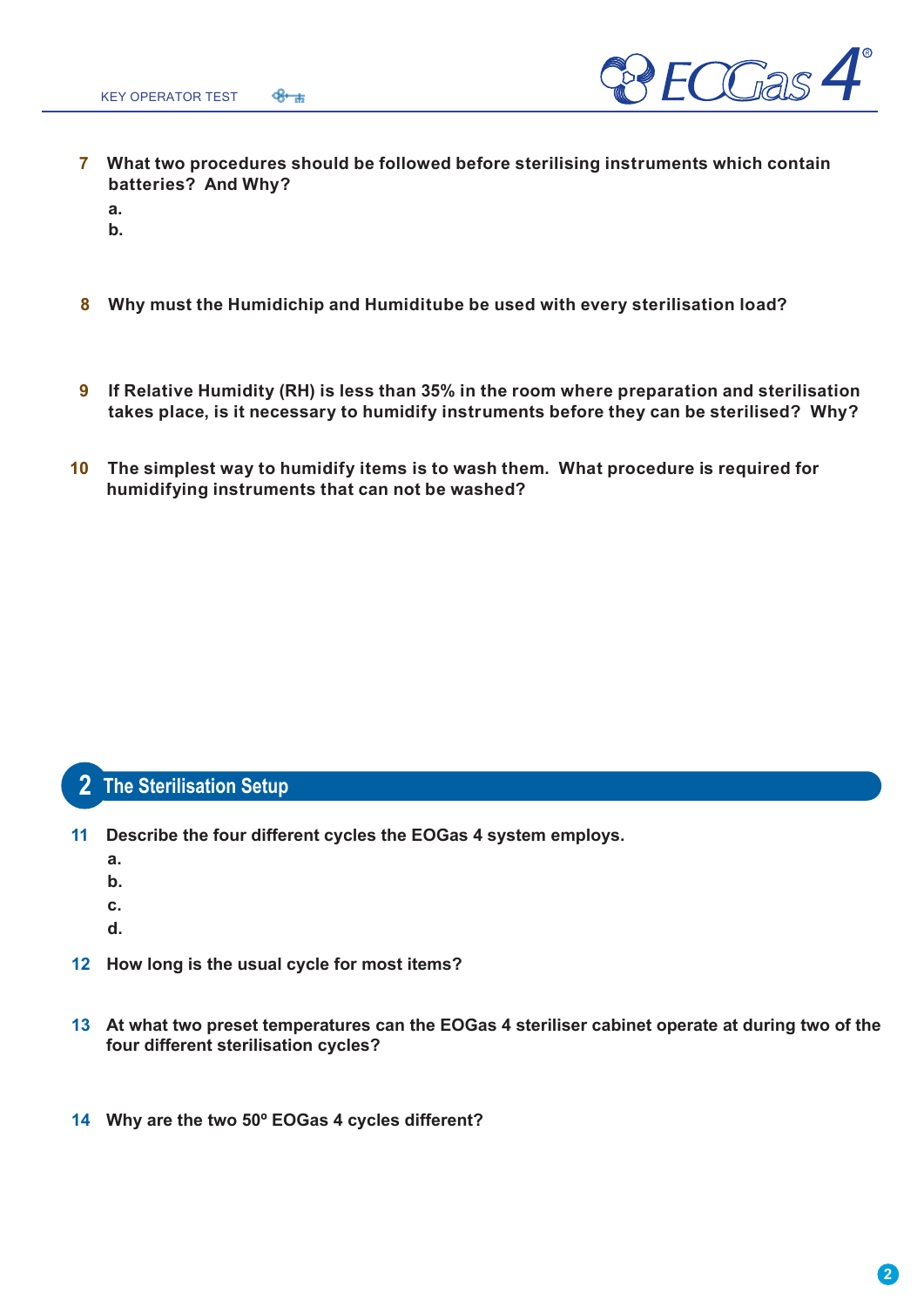

**15 Why are the two 30º EOGas 4 cycles different?**

**16 Why would the extended length, 5 hour cycle be used?**

**17 Can the AN1004 bag and cartridge be used for each of the different cycles?**

**3 The Sterilisation Cycle**

**18 You have everything on hand to run an EOGas 4 sterilisation cycle. The items to be sterilised have already been disassembled, washed, dried, and wrapped. (Describe in the correct sequence how to run a 3.5 hour EOGas 4 sterilisation cycle?)**

- **19 What will happen if a cycle time is not selected within 5 seconds?**
- **20 State why only a genuine EOGas 4 bag and AN1004 cartridge must be used in the EOGas 4 steriliser.**
- **21 Why should sterilisation liner bags never be reused?**
- **22 Why mustn't food, liquids, oils, powders, or drugs be sterilised in EtO?**
- **23 What are two reasons for never activating the EOGas cartridge outside a properly prepared EOGas bag?**
	- **a.**
	- **b.**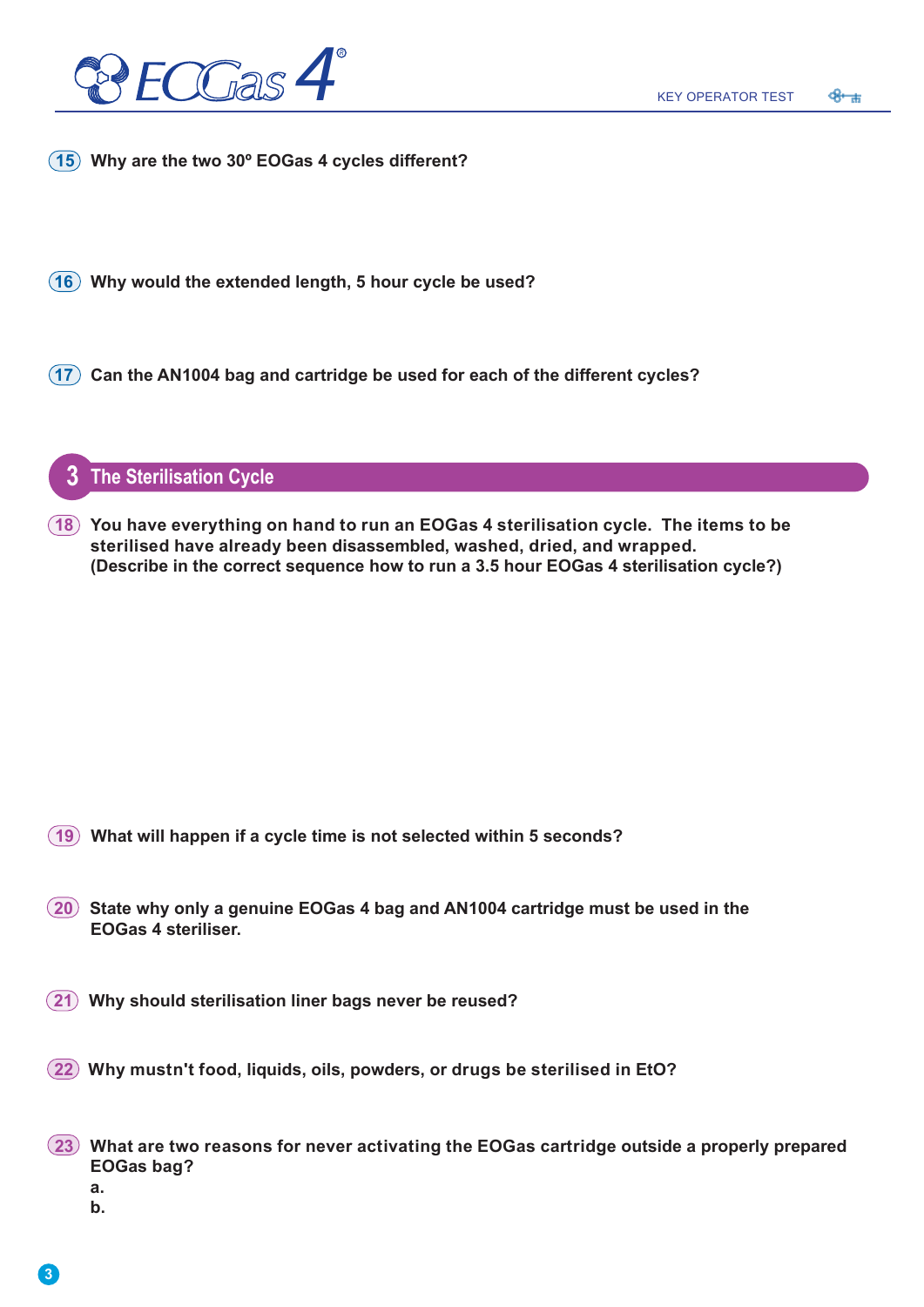

- **24 Why should the steriliser cabinet and bag ventilation pumps be running during cycle?**
- **25 How long, at the end of the 3.5 hour cycle, will the bag ventilation continue?**
- **26 When does the countup time and constant ventilation end?**
- **27 How is the START screen restored?**
- **28 What devices may present special problems for gas sterilisation?**
- **29 What two materials do not require aeration? a. b.**
- **30 How long should items made of gas-absorbing material be aerated after the sterilisation cycle?**

#### **Unloading The Steriliser And Determining Sterility**

- **31 What message is displayed when the cycle is complete and before the door may be opened? What do the numbers mean?**
- **32 What methods can be used to check that the sterilisation cycle was successful?**

**33 For what reason must an EOGas Dosimeter be used in every sterilisation bag?**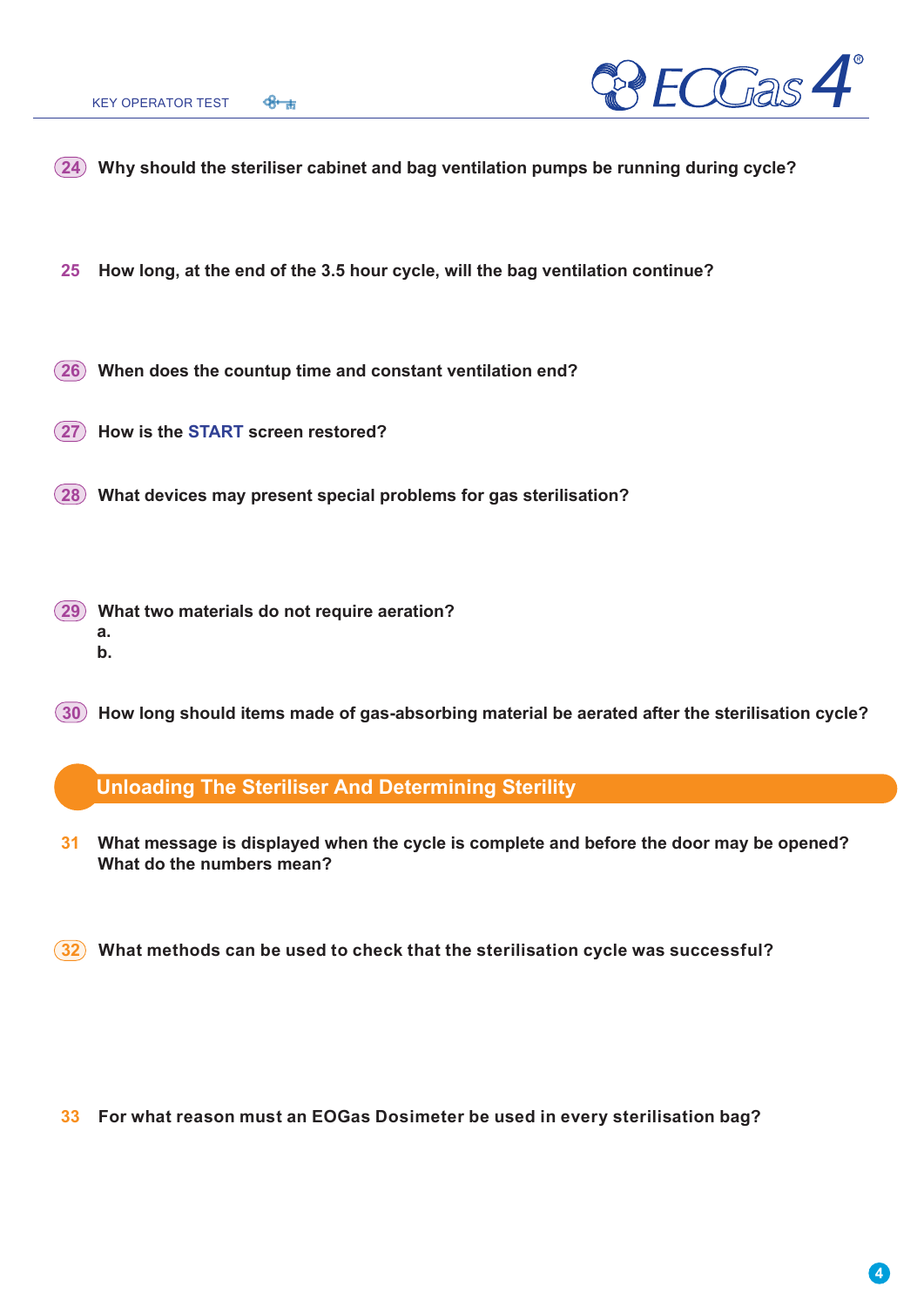

- **34 Do Exposure indicators, such as the AN85, or tape prove sterilisation?**
- **35 Where can the used sterilisation bag and EOGas 4 cartridge be discarded?**

# **5 Safety Precautions 38 How can personnel exposure to EtO be monitored? 42 Where is your Material Safety Data Sheet (MSDS) for EOGas kept? 37 Provide three reasons why you should never open the EOGas bag before the cycle is complete: a. b. c. 43 Where is your owner's Manual? 40 What could happen if the aeration time is insufficient and ethylene oxide was retained in an item? 36 Why should flame or spark be avoided near an EOGas steriliser during operation? 41 What should be done if liquid EOGas comes into contact with a part of the body? 39 What do you do if cartridge is activated outside the cabinet?**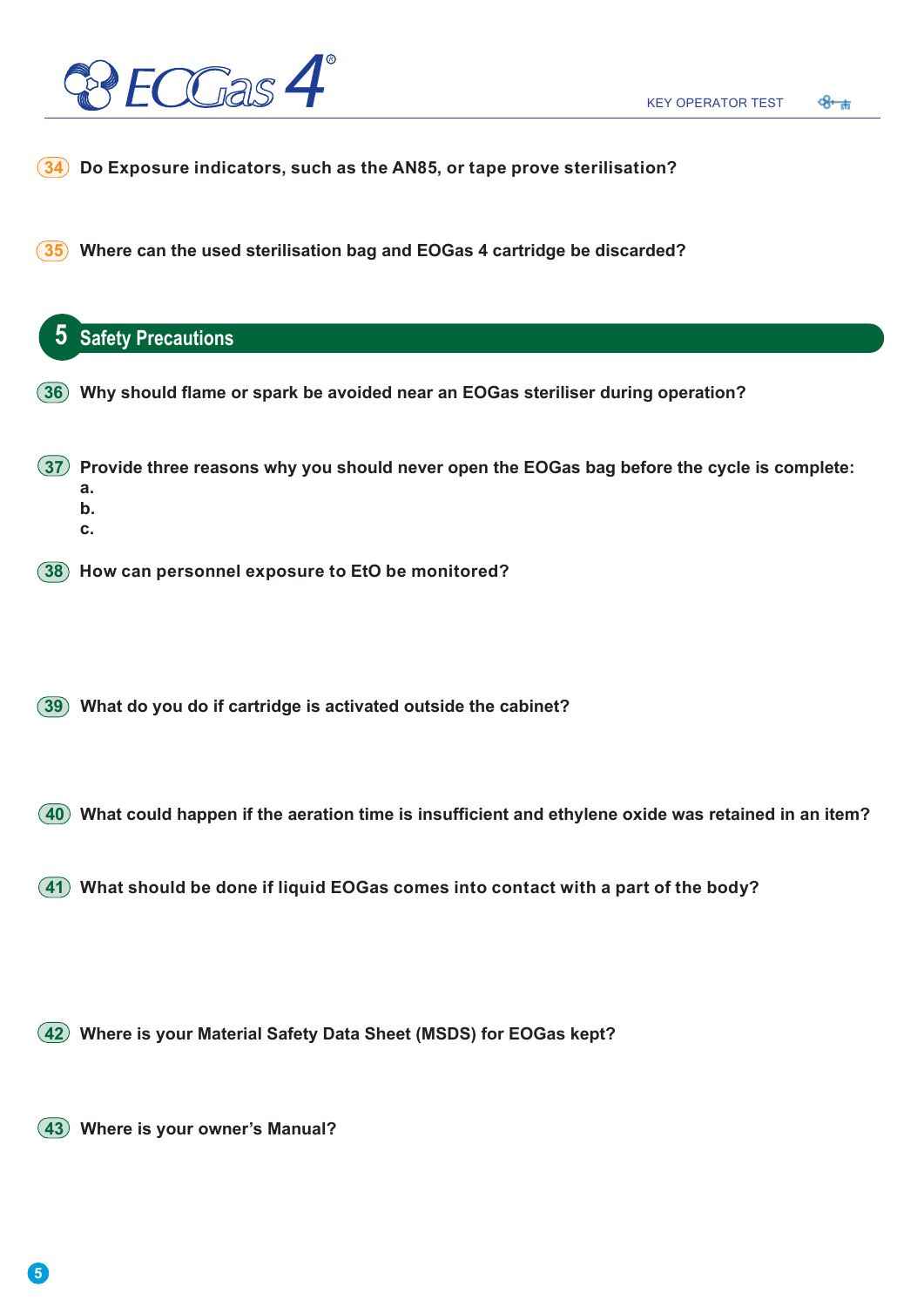

#### **Questions for Trainee**

- **A. Do you have any other questions concerning your Steriliser or EtO?**
- **B. What does your facility sterilise in your EOGas unit?**
- **C. Are there other departments or facilities that you can think of that might be interested in an EOGas system?**

**Questions & Notations**

**Please use this area to list any questions that you have for your Andersen Representative regarding your EOGas 4 Steriliser.**

Once you have filled in this Answer Booklet, please send it over to us by fax (**0203 163 0791**) or e-mail (**fstoker@anderseneurope.com**). Then, please call Andersen Customer Service at **01255 428 328**, whenever it is convenient for you, to complete your Key Operator test over the phone (this will take around 20 minutes). Shortly after successfully completing your test, you will receive a registered training certificate.

**Many thanks for using the Andersen EOGas 4 steriliser. Please do not hesitate to call us if you have any questions in the future.**

> **Andersen Customer Services 01255 428328 www.anderseneurope.com**